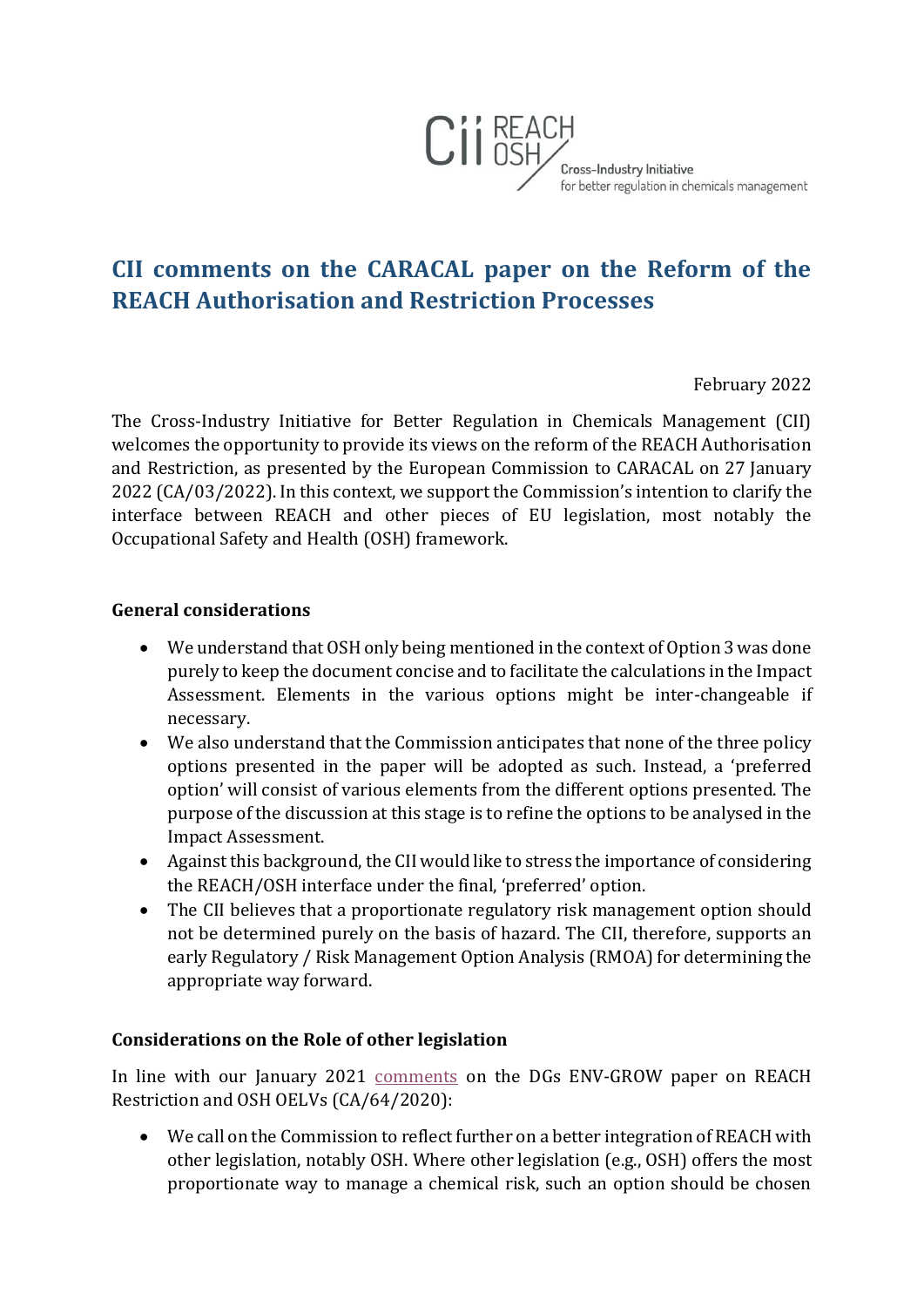after the RMOA, and the relevant uses of the substance should be exempted from duplicative REACH Risk Management Options.

- We are concerned that the Commission might still be considering whether to adopt limit values in the form of Restrictions that cover the same scope as an occupational exposure limit value (OELV) would.
- We see REACH restrictions and OSH directives as complementary tools. We recall that OSH Directives were established to define all important aspects of workplace risk management and are the correct legal route for establishing specific OELVs. We do agree that, to complement OSH (and OELVs), restrictions can be sensible measures to address risks that cannot be addressed under OSH and under specific circumstances. For example, while OSH (OELVs) may be sufficient to address risks of a substance in most workplaces, there may be individual uses where the RMOA finds that the substance cannot be used safely and that the ban of that specific use by means of a restriction is proportionate. Also, if there are workers outside the scope of OSH (self-employed), then it can be explored whether it is beneficial to side the OELV by a restriction for those other workers. This combination of OSH / OELVs with a restriction would avoid regulatory overlap and confusion.
- Nonetheless, we see restrictions establishing derived no-effect levels (DNELs) as a way to bypass OSH procedures, including the contributions of Social Partners. We, therefore, object to the idea that reference DNELs could serve as use conditions in restrictions.
- Indeed, the introduction of 'binding' DNELs as an alternative to OELs via REACH restrictions undermines existing legal systems and is clearly at odds with REACH Article 1(4). In its explanatory memorandum to the second revision of the CMD, the Commission acknowledged: 'REACH, on the other hand, is not intended to set occupational exposure limit values […].'
- We recall that in the Background Paper for the Workshop on the Reform of the REACH Authorisation and Restriction System (GROW.F.1/OL), one option for consideration was to transfer part of the competences to set BOELVs from OSH legislation to REACH. The CII has concerns with this option and calls upon the Commission to maintain the role of OELVs as a tool within the OSH Directives under the responsibility of DG EMPL.
- We understand that the main reason for proposing the "transfer" of OELVs-setting into REACH would be that in this manner BOELVs could be set through "comitology", rather than ordinary legislative procedure, thus achieving a faster pace of regulation. However, rather than moving the OELVs process under REACH, we encourage the Commission to consider the possibility of using "comitology" for setting BOELVs under OSH. In addition, the role of the tripartite Working Party Chemicals (WPC) and the Advisory Committee on Safety and Health at Work (ACSH) in the OELV-setting process should not be changed.
- The CII further notes that in that Background Paper another option was to continue the current work division. The paper raised the concern that no systematic way of handling the REACH-OSH overlap has emerged. The CII agrees that there is a lack of coherence in decision-making and therefore reiterates its call to establish criteria when to use OELVs as the most appropriate Risk